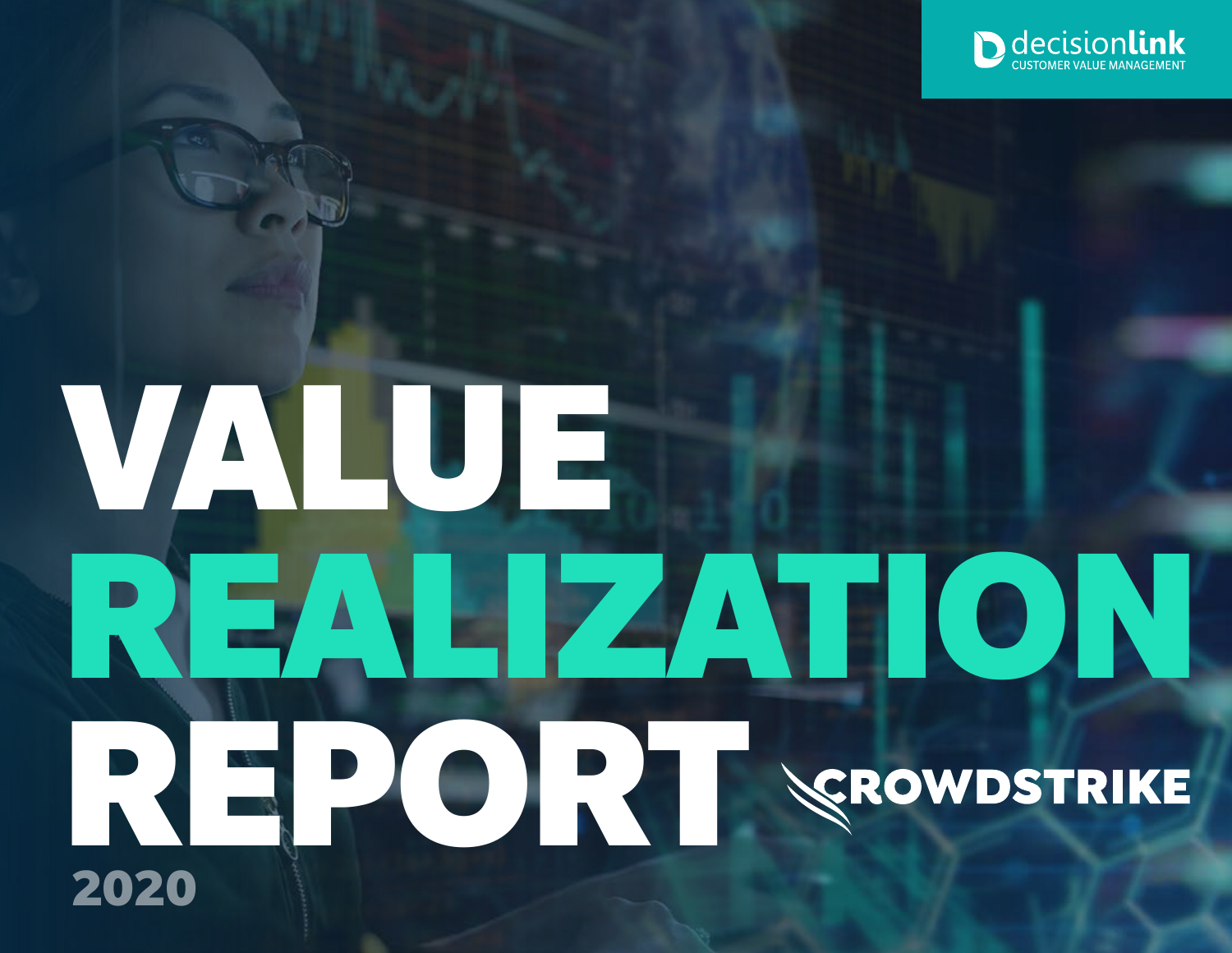

### **EXECUTIVE SUMMARY**

Total Value Realized: \$189 Million

Revenue Influenced by Business Value Assessments (BVAs)

#### **ECONOMIC IMPACT BY CATEGORY:**



**ABOUT CROWDSTRIKE**

**Percent of Proposals with BVA:**  36%



**No. of Wins with BVA:** ~900

*"Customer Value Management is the cornerstone of CrowdStrike's engagement with our prospects and customers. We believe great customer engagements start with our ability to establish and communicate our value proposition, and ValueCloud® has enabled us to do so at scale and has helped us to establish customers* 

*for life."* 

GEORGE KURTZ President, CEO and Co-Founder, CrowdStrike



#### **SCROWDSTRIKE**

#### **COMPANY PROFILE**

Industry: Cybersecurity Location: Sunnyvale, CA Number of Employees: 3,394 Annual Revenue: \$874M

*As of 1/31/21*

#### leveraging its CrowdStrike Falcon® platform to stop breaches. Founded in 2011 and guided by

CrowdStrike is a leading cybersecurity company protecting customers from all cyber threats by

President, CEO and Co-Founder George Kurtz's vision, CrowdStrike was created as a different kind of cybersecurity company. CrowdStrike's cloud-native approach immediately brought a threat perspective with effectiveness, scalability, and flexibility never seen before in the industry. By seamlessly aligning people, technology, and processes, the CrowdStrike Falcon platform has revolutionized enterprise security by leveraging sophisticated techniques like behavioral analysis and AI. Mike Carpenter serves as President of Global Sales and Field Operations and is responsible for expanding CrowdStrike's global sales footprint, customer acquisition, sales enablement, and the company's partner program.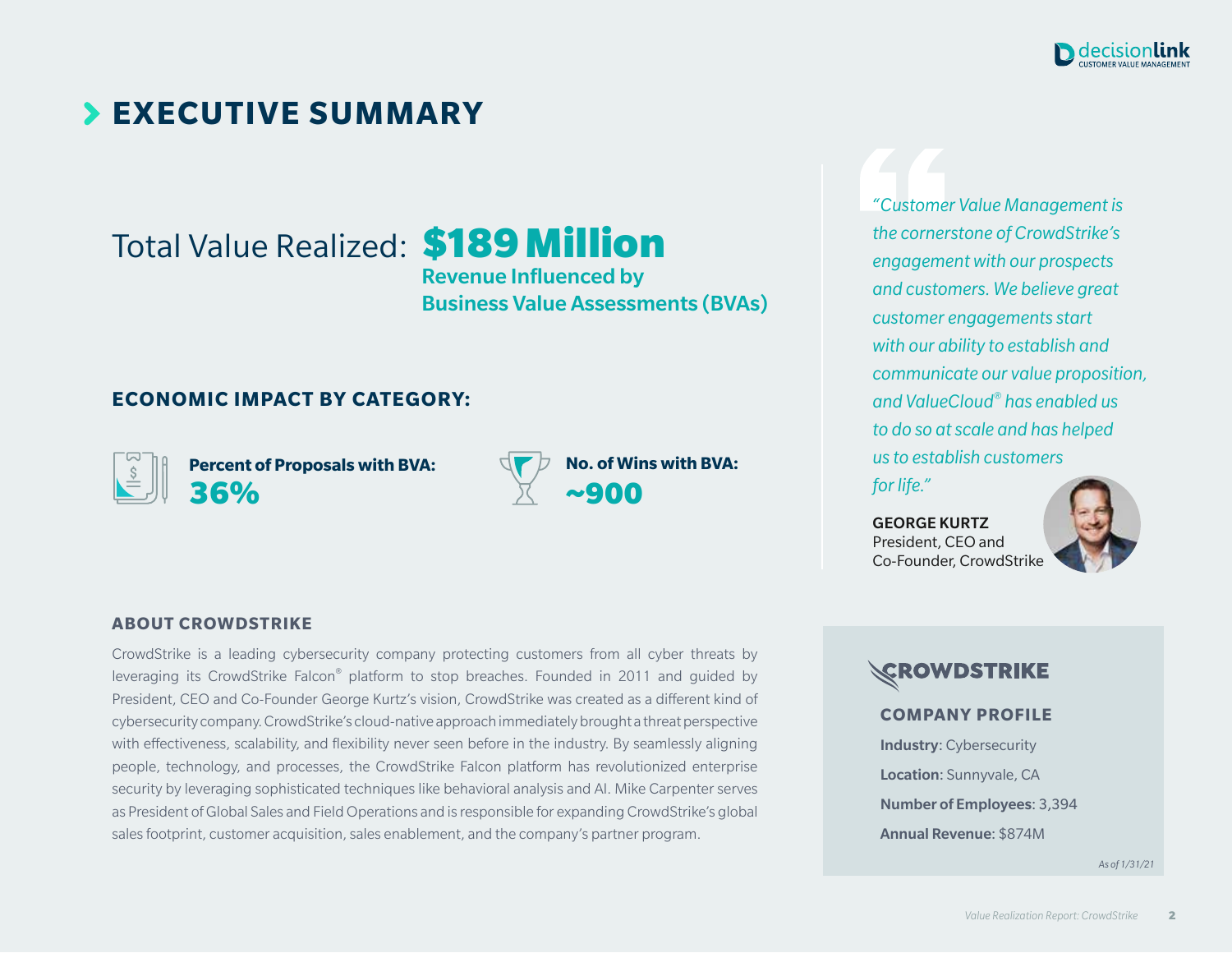

*"One of the most important things for us to figure out was how we could maintain and even grow sales in a time when we could no longer work on relationships and be out there selling." We had to transform and reinvent ourselves quickly, and raise our game by providing credible Business Value Assessments to drive a brand new type of relationship with our customers."* 

> MIKE CARPENTER President of Global Sales and Field Operations

#### Sales Challenges

Security software, hardware, or processes have always been a complicated sale. It is difficult to convince people to spend precious budget dollars to forestall the potential of bad things happening. Investments in mitigating risk lack the immediately visible end-user impact of other IT expenditures. Add to that the fact that businesses today are inundated with security information and find it challenging to effectively differentiate between vendors, and many companies find themselves in a state of analysis paralysis that makes overcoming the security status quo challenging.

Recent events have made it more difficult to have the kind of in-person relationship-building conversations that help build the trust and conviction to make security investments a priority. It has also caused a general reluctance on the part of executives to approve investments without a clearly articulated business case supported by economic impacts inclusive of hard and soft costs. So, not only do you have to beat your competitors who may be offering a comparable solution, you also have to win against all of the other internal proposals that are vying for funding within a limited budget.

Since its inception, CrowdStrike has seen value as a guiding principle in its selling approach. To further operationalize this focus, CrowdStrike established a Business Value Team, now led by Daisha Chung, Director, Global Business Value and Strategy, to drive value initiatives internally. The DecisionLink's ValueCloud® Customer Value Management platform was selected as an essential tool to help the sales team highlight value and rapidly grow the business.

"Our challenge was the question: will a cybersecurity investment just bring value to the person sitting in the computer room, or can it help in the company's overall challenges and drive growth?" said Mike Carpenter, President of Global Sales and Field Operations. "We needed to better align the value and who we're bringing that value to over the complete project lifecycle. We had to find a way to help customers understand the financial return at project initiation, as well as show the actual business value realization at six months out, and on an ongoing basis."

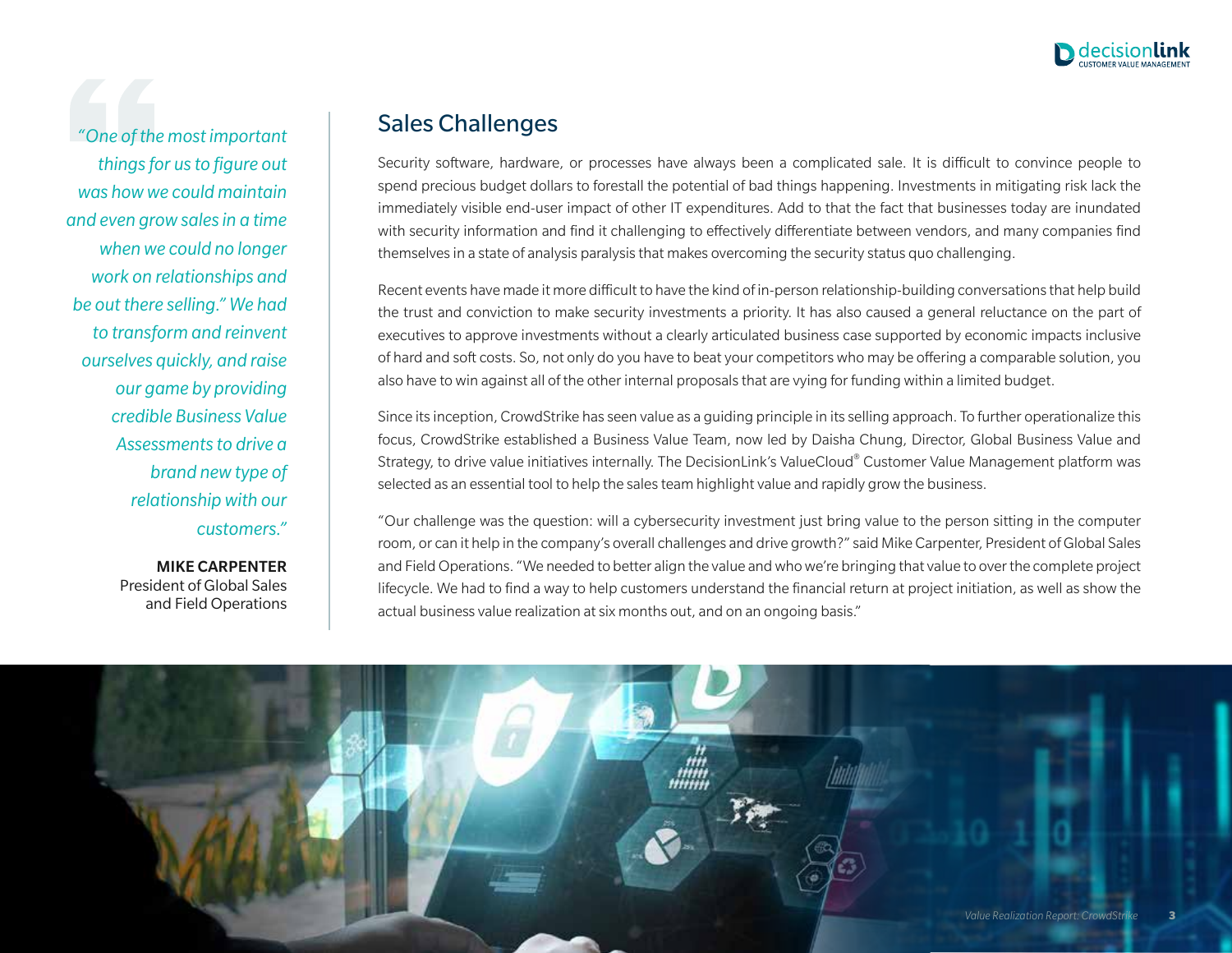

# 3 VALUE INITIATIVES to Impact the Bottom Line

CrowdStrike focused on three key initiatives to ensure value realization from the introduction of Business Value Assessments into its sales motion.

#### Business Value Automation

CrowdStrike chose DecisionLink's ValueCloud® solution to enable the field sales organization to easily create and leverage completely customized and branded value analyses into their deal cycles. ValueCloud® empowers companies to automate value proposition creation, and last year, CrowdStrike sales reps were able to self-generate **more than 2,000 value propositions**. With automation, value cases can be modeled and calculated for many more inbound bookings.

### Business Value Empowerment 1. 2. 3.

CrowdStrike's sales team is able to leverage financial details accessed via ValueCloud® to pursue prospects. Now that sales reps "know their numbers" more than ever, they are treated by prospects as trusted advisors. This has definitively elevated the conversation beyond simple transactional selling to corporate-level strategic advancement.

#### Business Value Realization

According to a recent Gartner Peer Insights report, CrowdStrike has the highest customer satisfaction rating among all vendors included<sup>1</sup>, and value has played a key role in creating and sustaining happy customer relationships. CrowdStrike's Business Value Realization program is an industry-leading initiative to drive higher renewal rates, expand cross-sell/upsell opportunities, and provide customers with an unmatched experience that increases trust and brand loyalty.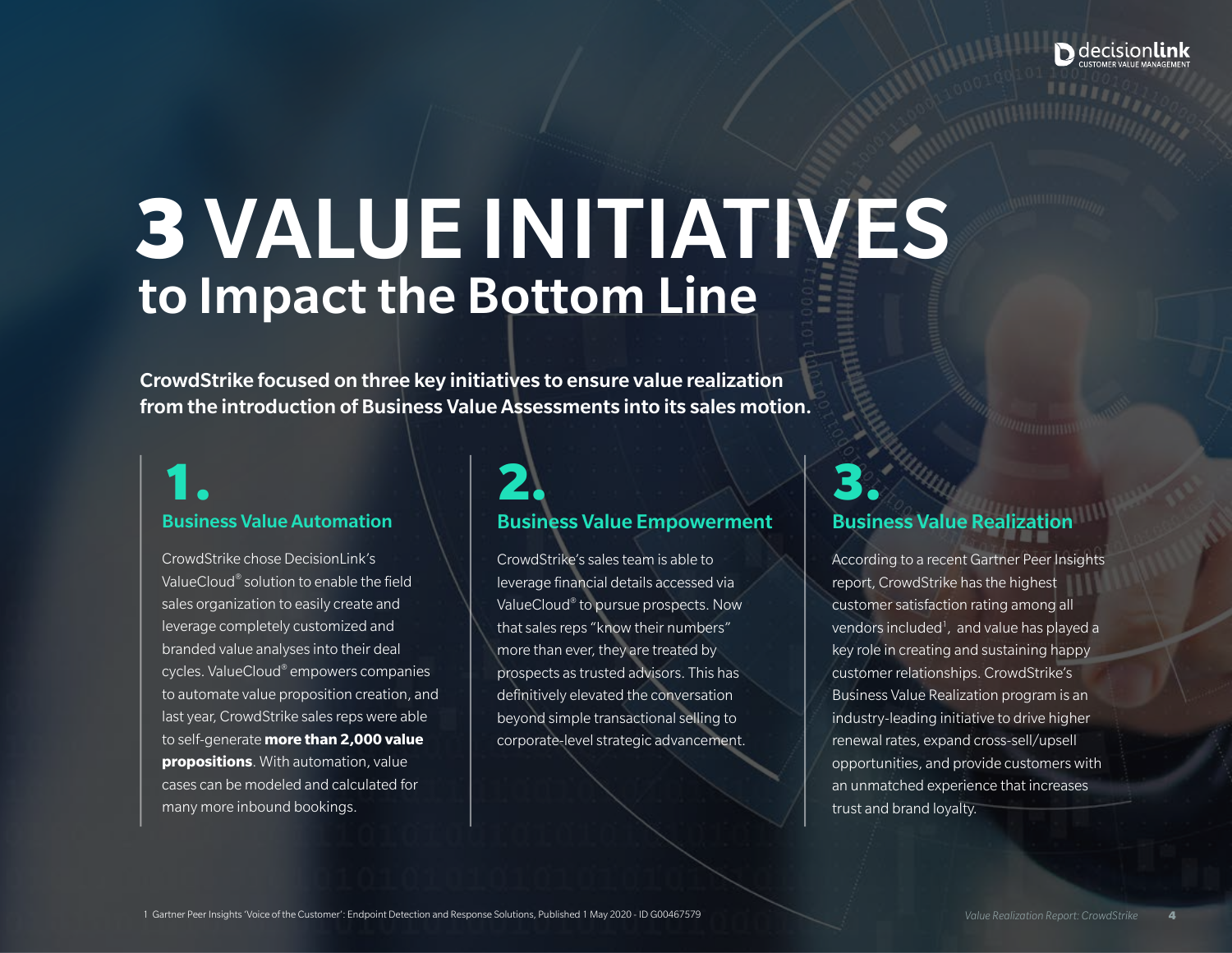

#### **VALUE INITIATIVE 1**

#### **BUSINESS VALUE AUTOMATION**

#### Makes Sellers More Productive — and More Successful

Value plays an integral role in the company's commitment to elevate selling proficiency for CrowdStrike's rapidly growing sales team. To scale these efforts, automation has been essential. With ValueCloud®, every one of the sales reps has the ability to generate a Business Value Assessment at their fingertips, regardless of their financial acumen. They do not need to go to a separate value team or struggle with non-scalable tools like Excel spreadsheets to create BVAs.

"The DecisionLink solution continues to evolve with our needs and offers insights gathered from stakeholders with experience growing value programs," explains Mike Carpenter. "Their platform is user-friendly and our sellers can quickly leverage the tools without a lot of training. Plus, the reports and graphs produced by the software are easy for sellers to understand and discuss with prospects."

#### **VALUE REALIZATION IMPACT**

**CrowdStrike's reps have self-generated more than 2,000 value propositions using ValueCloud®**. Instead of just the largest or most prominent deals, through automation, the company can attach value cases to many more of their inbound bookings.



**Global Adoption**  36%+

Global adoption of the tool within the CrowdStrike sales force in FY 2021 is well over 36% in deals over \$250K NPACV.



Business Value Assessments have been leveraged in some capacity to influence \$189M in revenue (**140% YoY increase**).



In total, CrowdStrike has closed nearly 900 deals in which Business Value Assessments were created and leveraged in the sales process. (**82% YoY increase**).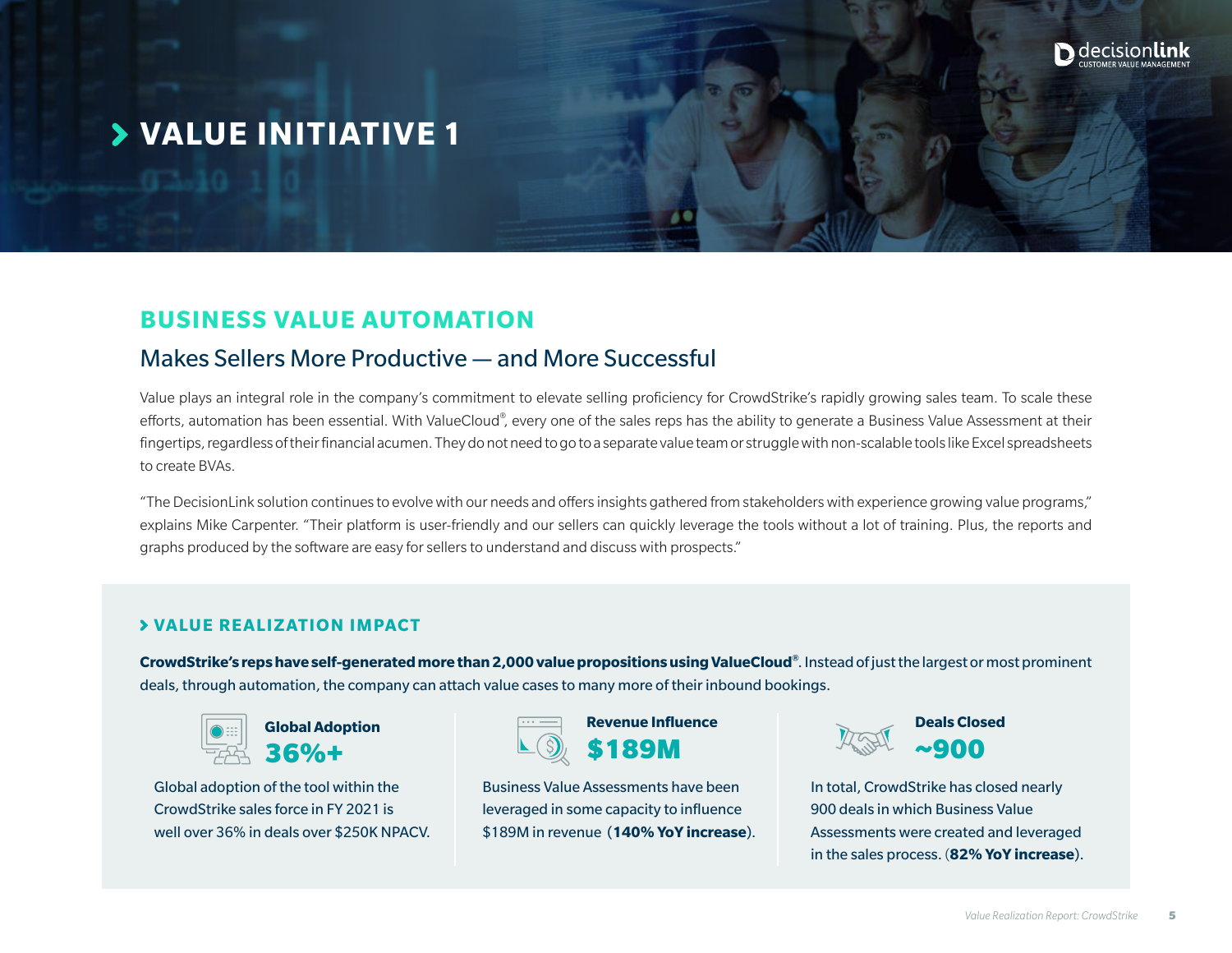#### **VALUE INITIATIVE 2**

#### **BUSINESS VALUE EMPOWERMENT**

#### Positions CrowdStrike's Sales Team as Strategic, Trusted Advisors

While value selling is nothing new, the urgency to leverage value<br>throughout the sales cycle has never been greater. Digital selling<br>requires a different way of relating with prospects across the<br>buyer journey, and makes a throughout the sales cycle has never been greater. Digital selling requires a different way of relating with prospects across the buyer journey, and makes achieving that coveted "trusted advisor" status more challenging when you often can't sit across the table from prospects and look them in the eye.

By establishing and communicating value early and often throughout the sales cycle using BVAs, CrowdStrike sales reps have overcome digital selling obstacles faced by competitors and built trust based on something real: quantified business throughout the sales cycle using BVAs, CrowdStrike sales reps<br>have overcome digital selling obstacles faced by competitors<br>and built trust based on something real: quantified business<br>value. That trust deepens even further report on the actual value achieved via Business Value Realization (BVR) reports (see Initiative 3).

"One of the nice things with Business Value Assessments is that you have touchpoints across the entire continuum— from pre-sales, to implementation, to expansion." notes Carpenter. "When you are invited into discussions about change management and to look at current processes against new processes, you are building a unique rapport. You're being consulted as a trusted advisor because the customer knows you can bring in quantitative, hard- and soft-cost savings."

**ValueCloud Customers for Life** 

**IMPLEMENT** 

*"One of the nice things with Business Value Assessments is that you have touchpoints across the entire continuum from pre-sales, to implementation, to expansion."*

MIKE CARPENTER President of Global Sales and Field **Operations** 

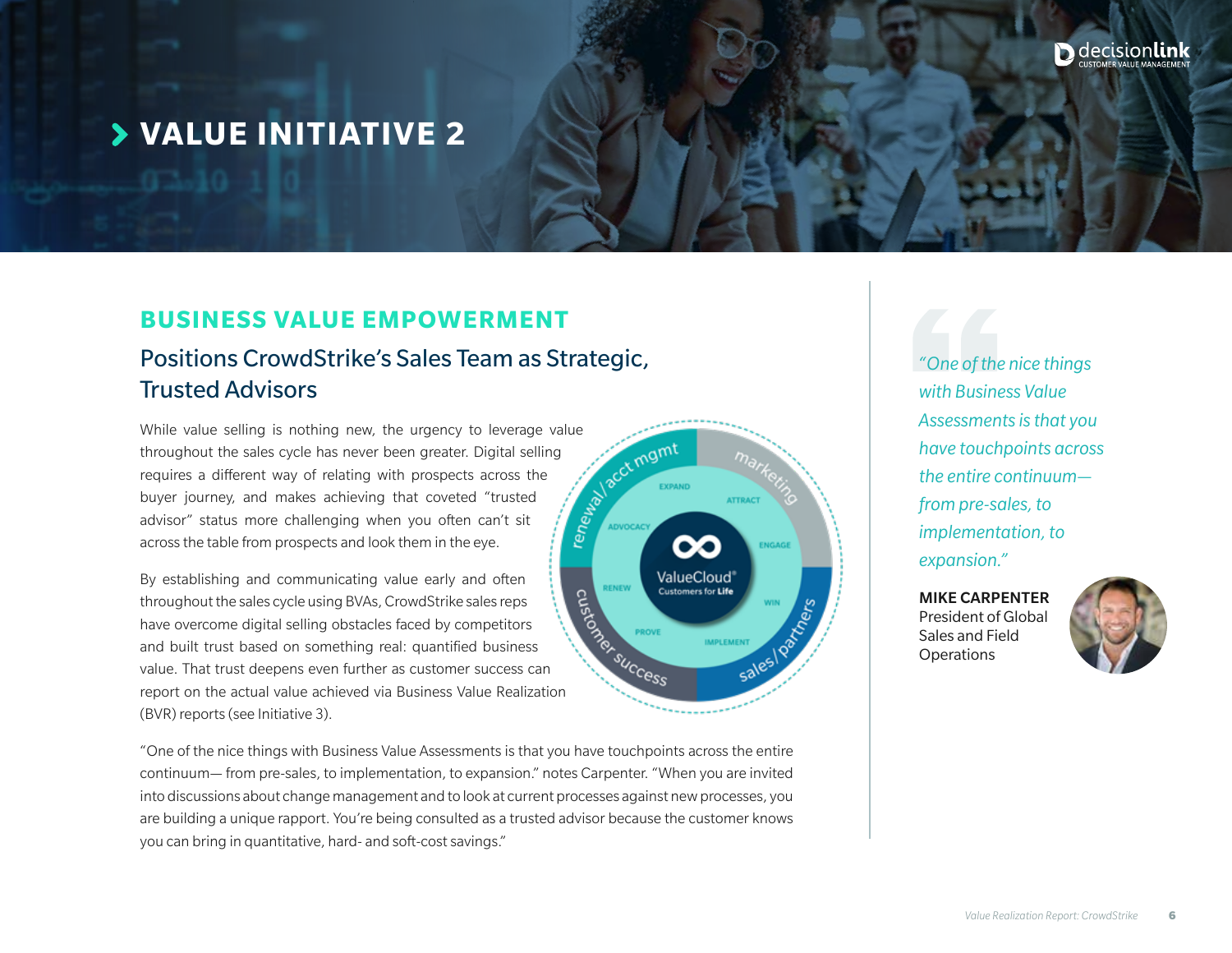#### **VALUE INITIATIVE 3**

#### **BUSINESS VALUE REALIZATION**

#### Creates Customers for Life

By leveraging ValueCloud® , CrowdStrike's marketing, sales, business value and customer success teams are well on their way to winning customers for life. Delivering Business Value Realizations has been a game changer for tracking actual value realized by customers and communicating that value at regular intervals. CrowdStrike uses BVRs as a partnership health

Convert

Retain/Grow

 $\bullet$ 

 $\bullet$ 

Attract

Engage

 $\left(1\right)$ 

 $\bullet$ 

check and as a way to hold themselves accountable to promises made in the BVA before deal close. This level of commitment is an essential part of becoming a trusted advisor and a true partner with its customers.

In addition to achieving incredible results in terms of customer renewals and net-new cross-sell/upsell opportunities, the Business Value Realizations have also resulted in a number of highly beneficial soft benefits that increase customer lifetime value.



*"Customer lifetime value is going to be how CROs are being measured in the very near future. It's not just about the initial sale anymore. It's the "stickiness," measured by the retention rate."*

#### MIKE CARPENTER

President of Global Sales and Field Operations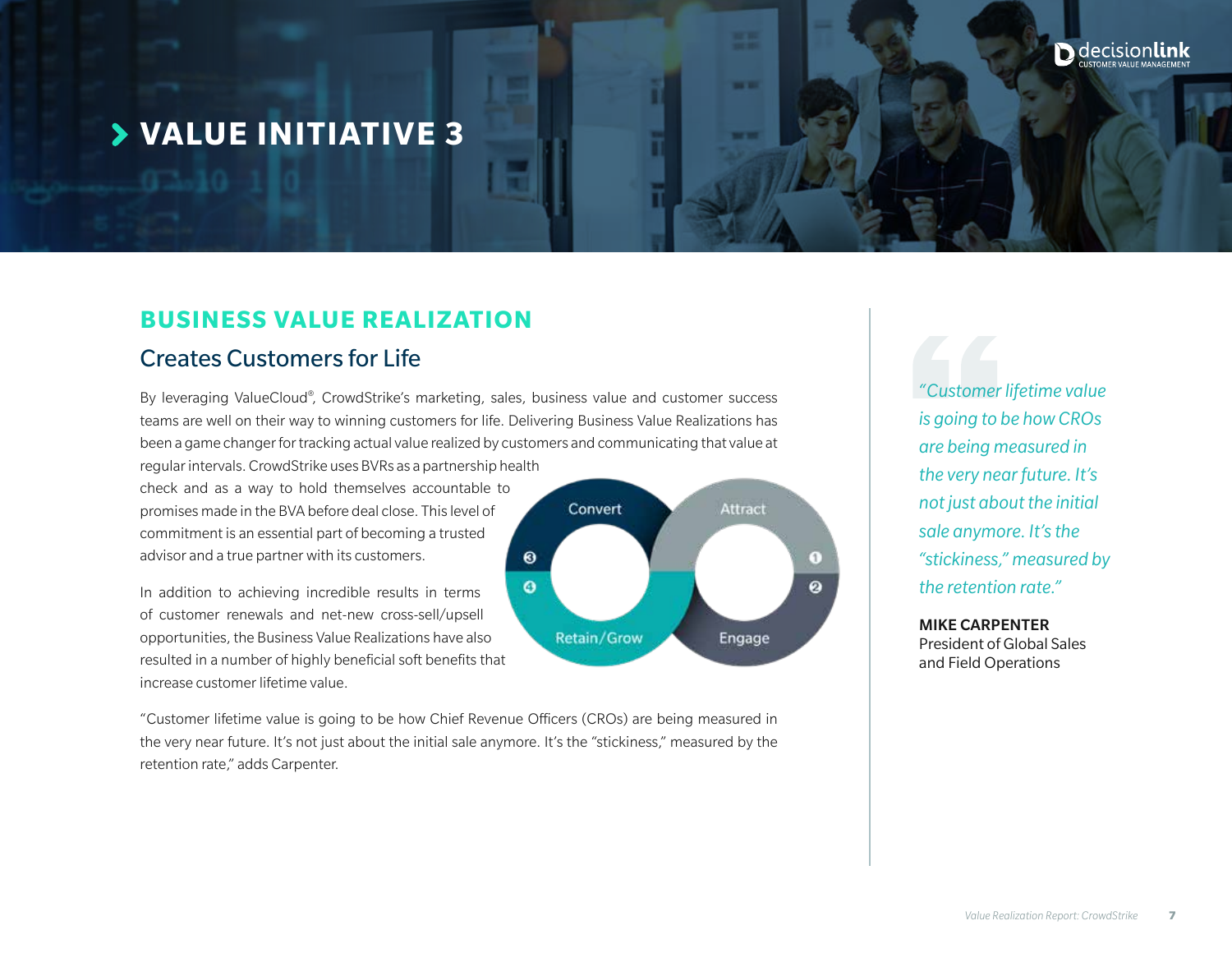

#### **VALUE REALIZATION IMPACT**

CrowdStrike began using Business Value Realizations in Fall 2019. This additional layer of value sharing is still in early-stage use and has achieved the following results:



- Customers appreciate having the value of their investment in CrowdStrike quantified in hard numbers, which previously required great effort
- By leveraging ValueCloud®, CrowdStrike sales and customer success managers can easily create polished presentations of value realized through an efficient, automated process
- CrowdStrike has seen more (and higher quality) customer engagements than ever before
- **BURS proactively block competitive efforts to steal the contract because actual value realized is clearly defined and easily** communicated
- Beyond quantifying value delivered, CrowdStrike uses the BVR to help frame a vision for additional value it can help customers capture through the adoption of new modules and capabilities that align with the customers' business strategy.

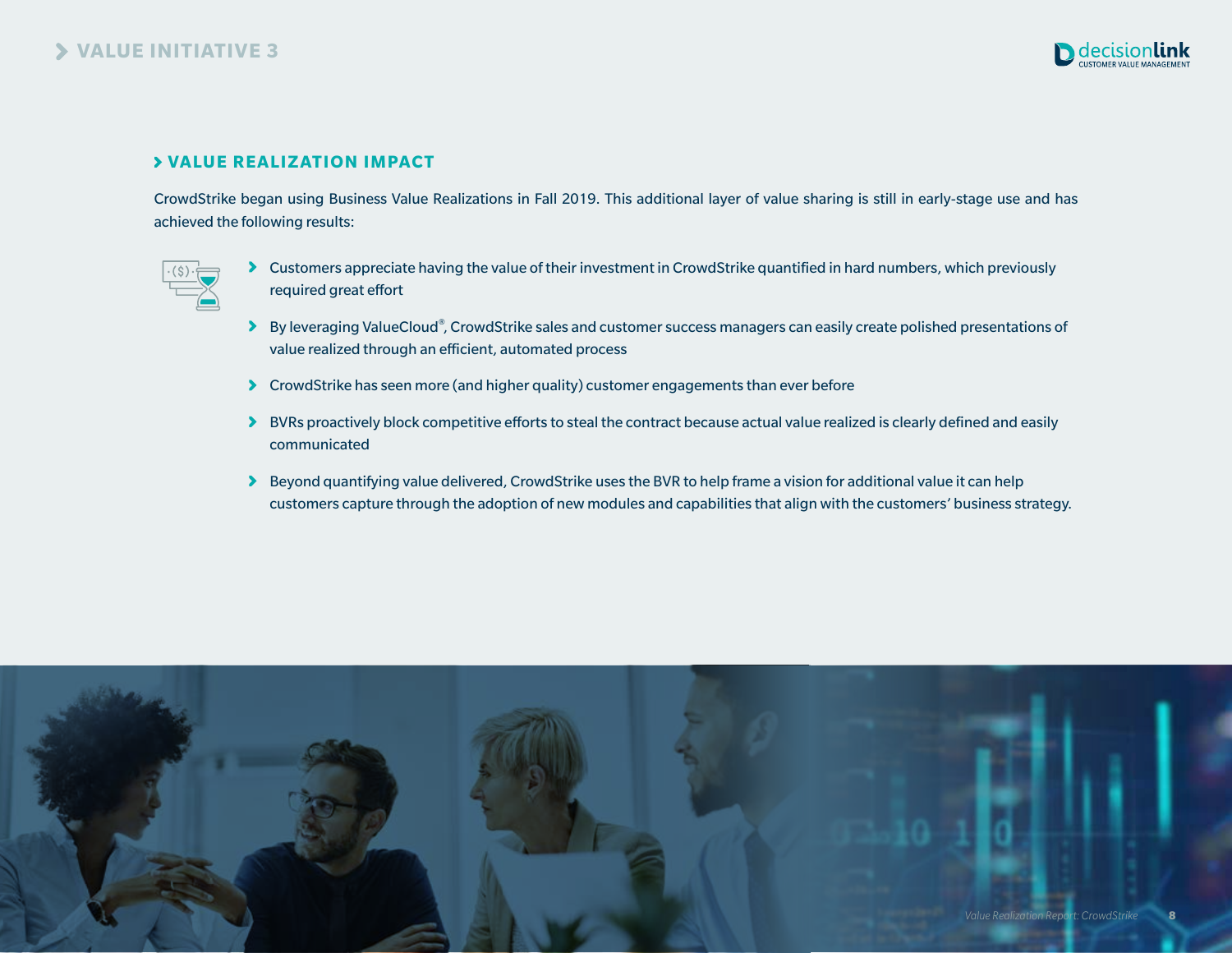

## **WHAT'S NEXT: THE FUTURE OF CROWDSTRIKE & VALUECLOUD®**

As CrowdStrike's needs continue to evolve, DecisionLink's ValueCloud® promises to play an even bigger role in the company's value selling motions, according to Daisha Chung, Director, Global Business Value and Strategy:

- $\blacktriangleright$  "ValueCloud<sup>®</sup> continues to evolve and simplify making it even more user friendly and accessible for our team."
- "DecisionLink's value selling methodology emphasizes initial focus on pain/benefit statements. This aligns with CrowdStrike's selling motion, which is rooted in value (vs. price & financials)."
- $\blacktriangleright$  "Because the assets ValueCloud® produces are fully CrowdStrike branded, our content is clearly differentiated and can be showcased in targeted sales campaigns."
- "Further, DecisionLink is eager to meet customer needs and consistently engages with us to continuously improve the functionality of the platform and ultimately to meet CrowdStrike's needs."

*"Winning with Business Value is top of mind for our leadership team. The last 18 months have been a testament to the organization's commitment to not only win with business value, but also deeply integrate value into the DNA of our selling motion. These outcomes are the result of the complementary forces of program support, tool automation, and targeted sales enablement."* 

DAISHA CHUNG Director, Global Business Value and Strategy